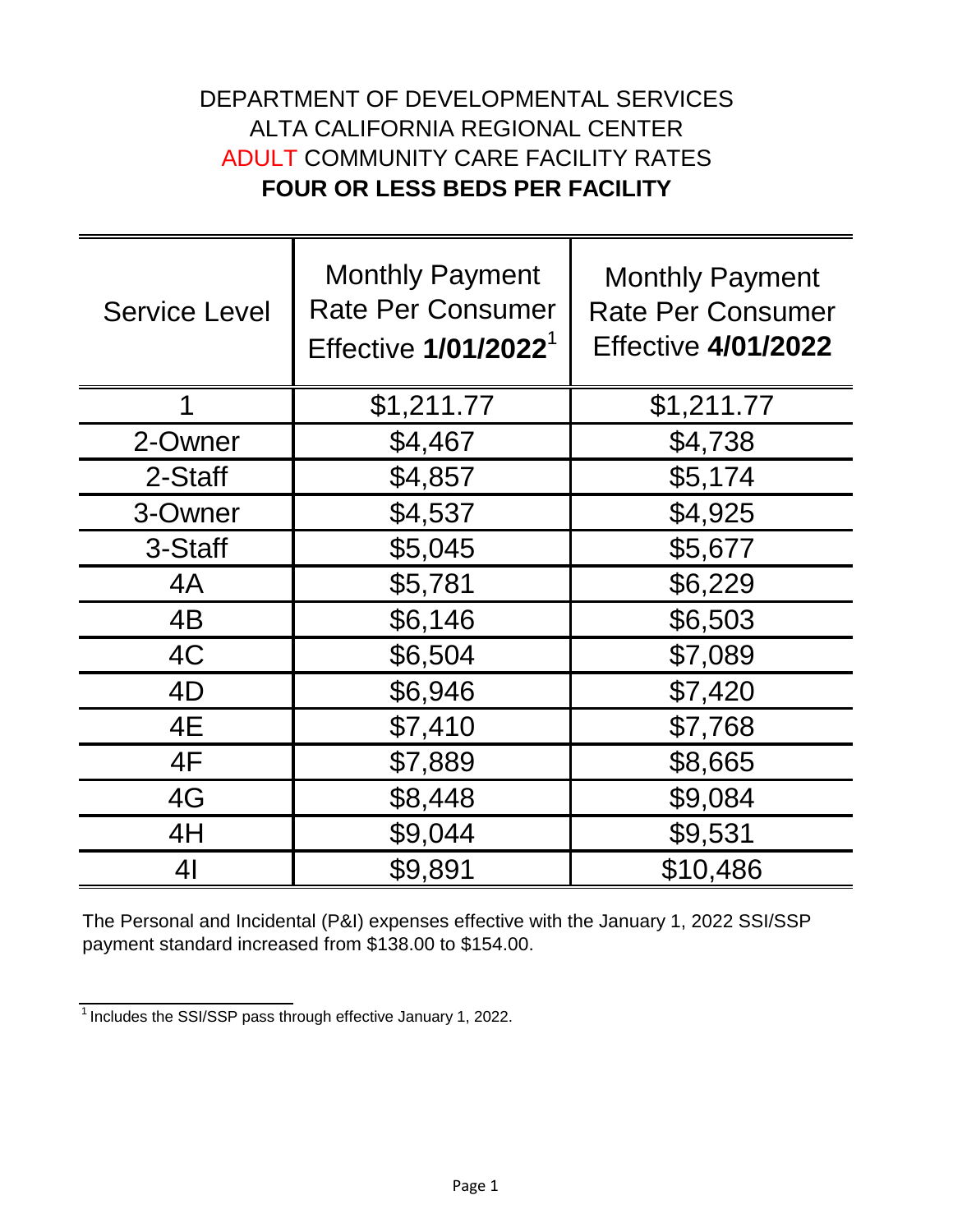## DEPARTMENT OF DEVELOPMENTAL SERVICES ALTA CALIFORNIA REGIONAL CENTER ADULT COMMUNITY CARE FACILITY RATES **FIVE OR SIX BEDS PER FACILITY**

| <b>Service Level</b> | <b>Monthly Payment</b>           | <b>Monthly Payment</b>     |
|----------------------|----------------------------------|----------------------------|
|                      | <b>Rate Per Consumer</b>         | <b>Rate Per Consumer</b>   |
|                      | Effective 1/01/2022 <sup>1</sup> | <b>Effective 4/01/2022</b> |
| 1                    | \$1,211.77                       | \$1,211.77                 |
| 2-Owner              | \$3,095                          | \$3,437                    |
| 2-Staff              | \$3,377                          | \$3,752                    |
| 3-Owner              | \$3,696                          | \$4,214                    |
| 3-Staff              | \$4,060                          | \$4,754                    |
| 4A                   | \$4,645                          | \$5,193                    |
| 4B                   | \$4,985                          | \$5,448                    |
| 4C                   | \$5,324                          | \$6,046                    |
| 4D                   | \$5,720                          | \$6,343                    |
| 4E                   | \$6,163                          | \$6,675                    |
| 4F                   | \$6,612                          | \$7,553                    |
| 4G                   | \$7,120                          | \$7,934                    |
| 4H                   | \$7,682                          | \$8,355                    |
| 41                   | \$8,476                          | \$9,299                    |

The Personal and Incidental (P&I) expenses effective with the January 1, 2022 SSI/SSP payment standard increased from \$138.00 to \$154.00.

 $\frac{1}{1}$ Includes the SSI/SSP pass through effective January 1, 2022.